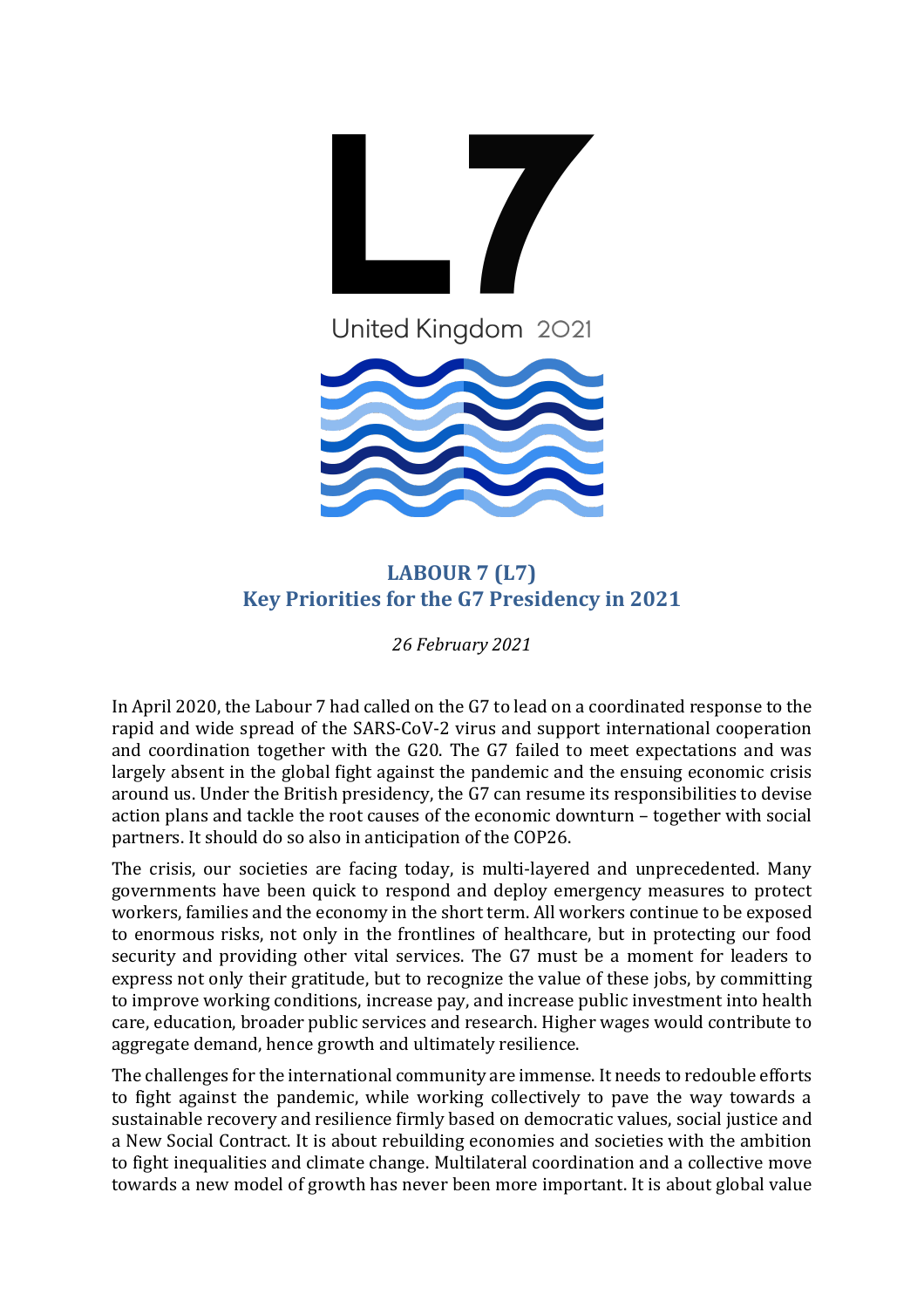chains governed by labour rights and mandated due diligence. The International Labour Organisation (ILO) standards on decent work and the UN Guiding Principles on Business and Human Rights should serve as foundations.

The UK has set out an ambitious agenda for the G7 Presidency this year:

- Protecting people's health and strengthening our resilience
- Tackling climate change, and protecting our planet
- Promoting our future prosperity and championing free and fair trade
- Championing global action and supporting our democratic values

We welcome this agenda but believe that it can go further than that. It has to build on past G7 achievements including the G7 tripartite declaration (2019) and work on global supply chains. The L7 calls on G7 governments to involve social partners in their discussions and to raise the ambition of what this year's presidency can deliver along its four goals:

**"Championing global action and supporting our democratic values"**

The G7 must stand firm on rule of law principles and human rights, within its societies and by making a strong call on labour rights worldwide, including along global value chains. In particular:

- The G7 should recognise that social dialogue and collective bargaining are at the heart of democratic values, underpinned by ILO conventions 87 and 98 that in itself should be promoted, and recognise that without workplace democracy we will continue to see a decline in democratic participation.
- Anti-racist and anti-discrimination policies must become part of the G7 agenda in light of long-term discrimination, recent scandals and the mass protests that have swept across G7 societies and beyond. Workplace democracy and collective bargaining in particular are fundamental tools in the fight against racial injustice in the economy and in tackling discriminations on the grounds of gender, race, against LGBTQ+ communities, migrants and refugees, and people with disabilities.

**"Protecting people's health and strengthening our resilience"**

The G7 should step up international cooperation on the pandemic including on scientific cooperation, on manufacturing and distribution of vaccines and testing, medical supplies and assistance – to ensure they are available to all. The G7 should support the WHO and WTO leaderships, reject vaccine nationalism, and work with other forums, including the G20, the OECD and UN organisations. Exiting the crisis has to go hand in hand with rebuilding public health systems and not going back to austerity. The G7 should in particular:

• Formally recognise Covid-19 as an occupational disease and take all necessary steps to safeguard the health of all workers including a safe return to the workplace and to provide adequate personal protective equipment and training.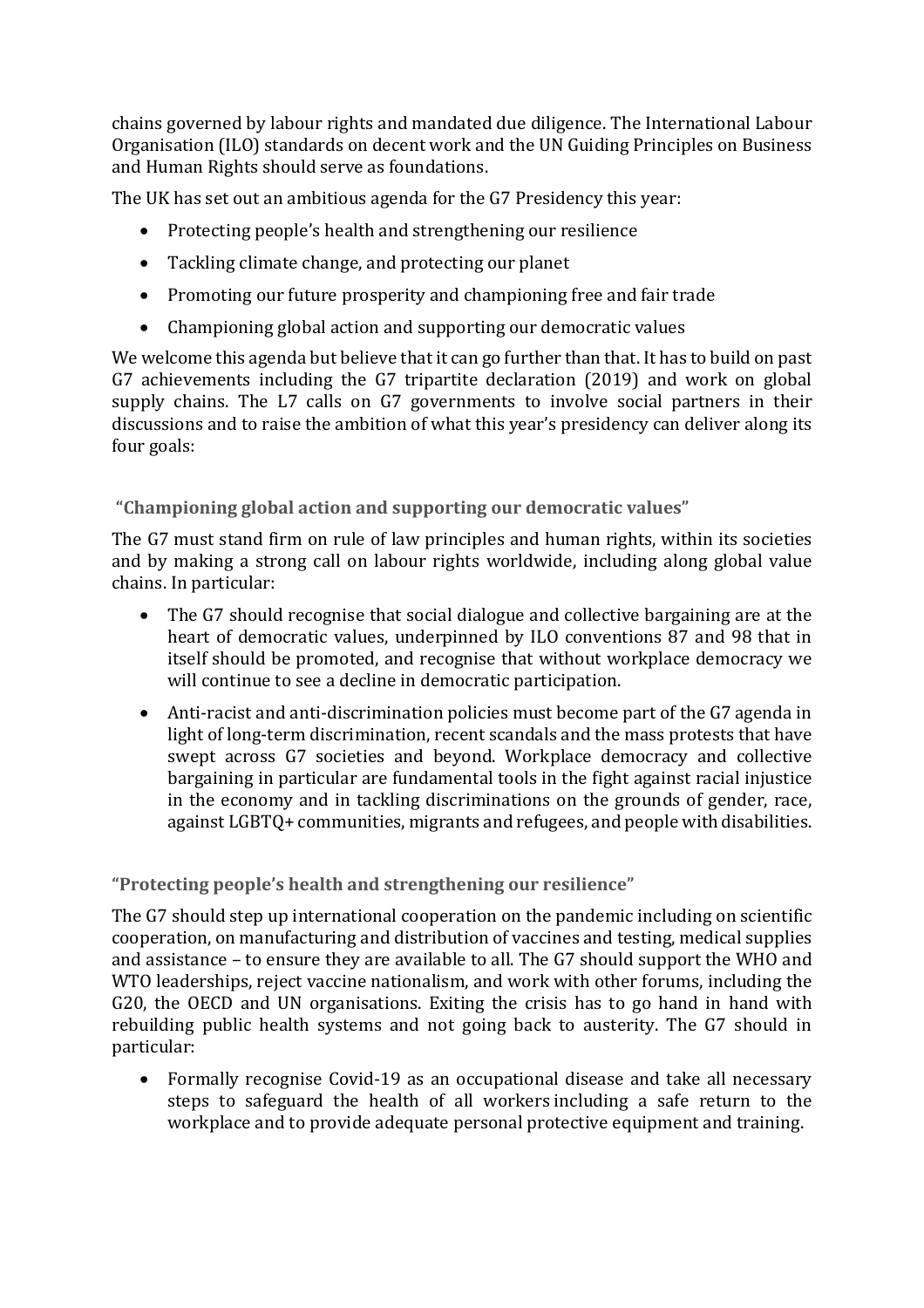- Recognise Occupational Health and Safety (OHS) as a fundamental right at work and the implementation of core ILO occupational health and safety conventions as a key element of just trade agreements and ethical global supply chains.
- Extend or maintain decently paid sick and care leave to all workers as we fight the pandemic.
- Commit to public investments into the health sector to improve its resilience and working conditions, and support developing countries in the same endeavour through international cooperation.
- Ensure free, transparent and universal access to vaccines, testing, and treatment (globally through WHO leadership and through WTO suspension of TRIPS and the prevention of trade barriers) and in doing so, prevent a north-south divide. The public good must prevail over the interests of big pharmaceutical corporations or of financial speculation – corporate accountability will be essential and vaccine contracts must be published.
- Support international efforts for debt suspension and reduction, and the creation of new sources of finance for developing countries. This must include donating proceeds from a new allocation of IMF Special Drawing Rights to IMF trust funds supporting developing countries and ODA (sustained at or above 0.7 per cent) with a specific focus on food security without obligations to pursue structural reforms.
- Work with the G20 on building universal social protection systems, including towards the establishment of a Global Social Protection Fund that would allow free and universal access to public medical and health services.
- Guarantee that migrants have universal and free access to treatment and vaccines regardless of their migratory status.

## **"Promoting our future prosperity"**

To safeguard jobs and incomes in the short-term and create the conditions for a gradual recovery and more resilient economies, G7 governments should:

- Prolong or extend crisis support measures, including short-term work schemes, job retention schemes and income support as long as needed, and target social groups hit hardest by the crisis with direct income support and measures that reduce household costs (low-income, non-standard workers, self-employed, women, youth, migrants and refugees).
- Move to coordinated stimulus recovery plans that create quality jobs (incl. in the public sector and in climate friendly occupations) and invest in active labour market policies (incl. expanded public employment and career guidance services and universally accessible training, and apprenticeships).
- Work towards a G20 Inclusive Framework on Base Erosion and Profit Shifting agreement on the tax challenges of digitalisation in 2021, including a robust minimum tax floor to halt the mutually destructive tax race to the bottom and promote a better redistribution of wealth and more public investments via fairer and more progressive taxation systems including with a tax on excessive profits.